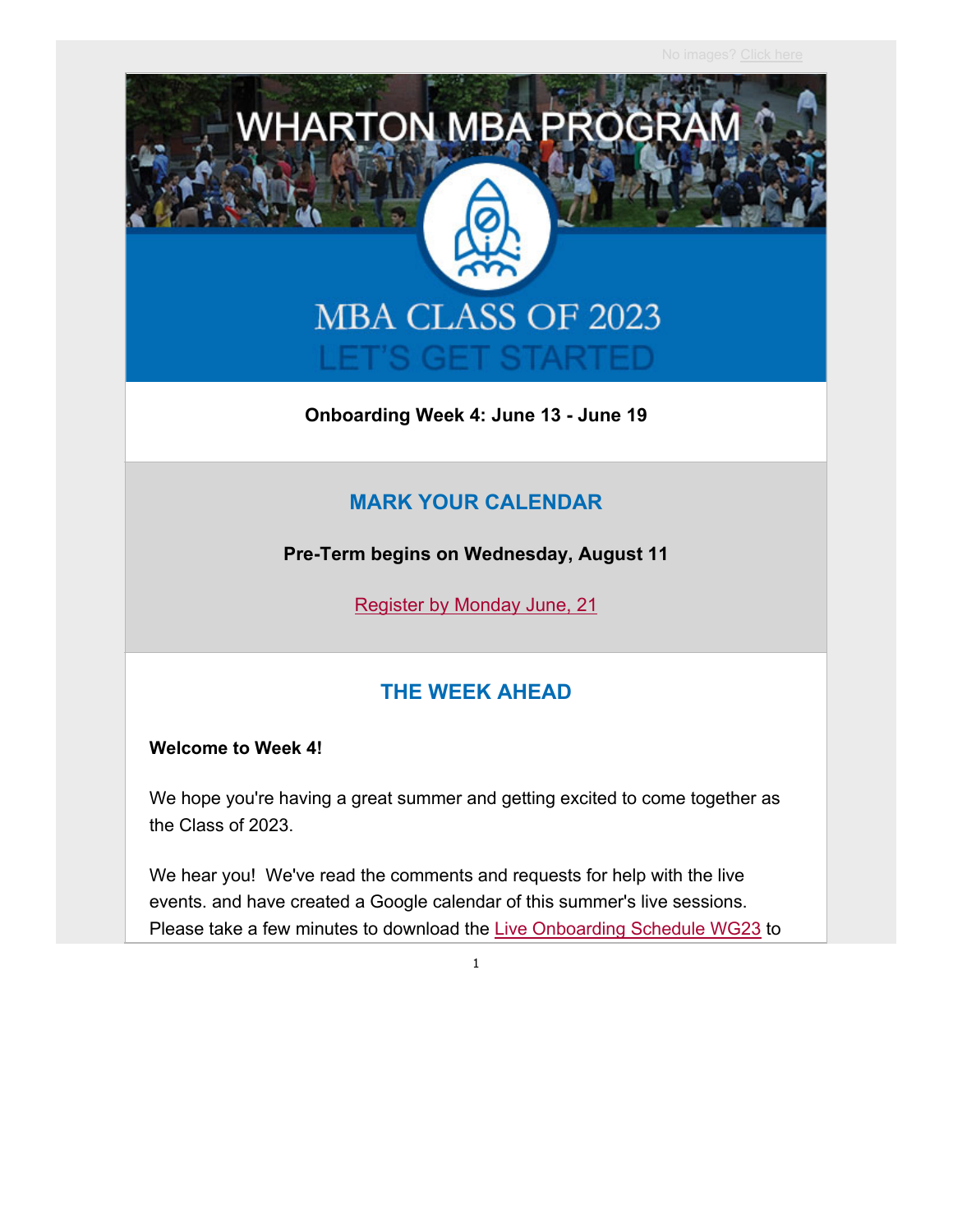your personal calendars; click the + sign at the bottom of the calendar to download.

We are finalizing the Pre-Term and MGMT610 schedule and you should get an update soon.

As always, the MBA Class of 2023 website is a great resource for all the things you need to know as you get ready to join us this August.

## **Live Events**

 **Tuesday, June 15, 4:00 PM**: Wharton Computing Technology Overview This event will take place in the MBA Class of 2023 group in HQ.

## **Onboarding Videos**

- Waivers and Placement Process
- Meet MBA Academic Affairs

# **Upcoming Checklist Items**

*MBA Onboarding Checklist 2021*

- **June 21: Pre-Term Registration**\*
	- *\*PennKey and Wharton Account are required to register*
- **June 21: Round 1 Deadline to Submit Credentials** (Core Waiver Assessments)
- **June 25: Complete Career Interests Survey**

### **Other Reminders**

- **Student Health Immunization Compliance** (including COVID-19 Vaccination) is **due July 1, 2021**. Please visit the Coronavirus - Student FAQs for additional information.
- If you have missed or want revisit past onboarding communications, go here.

MBA Program Office The Wharton School 300 Huntsman Hall